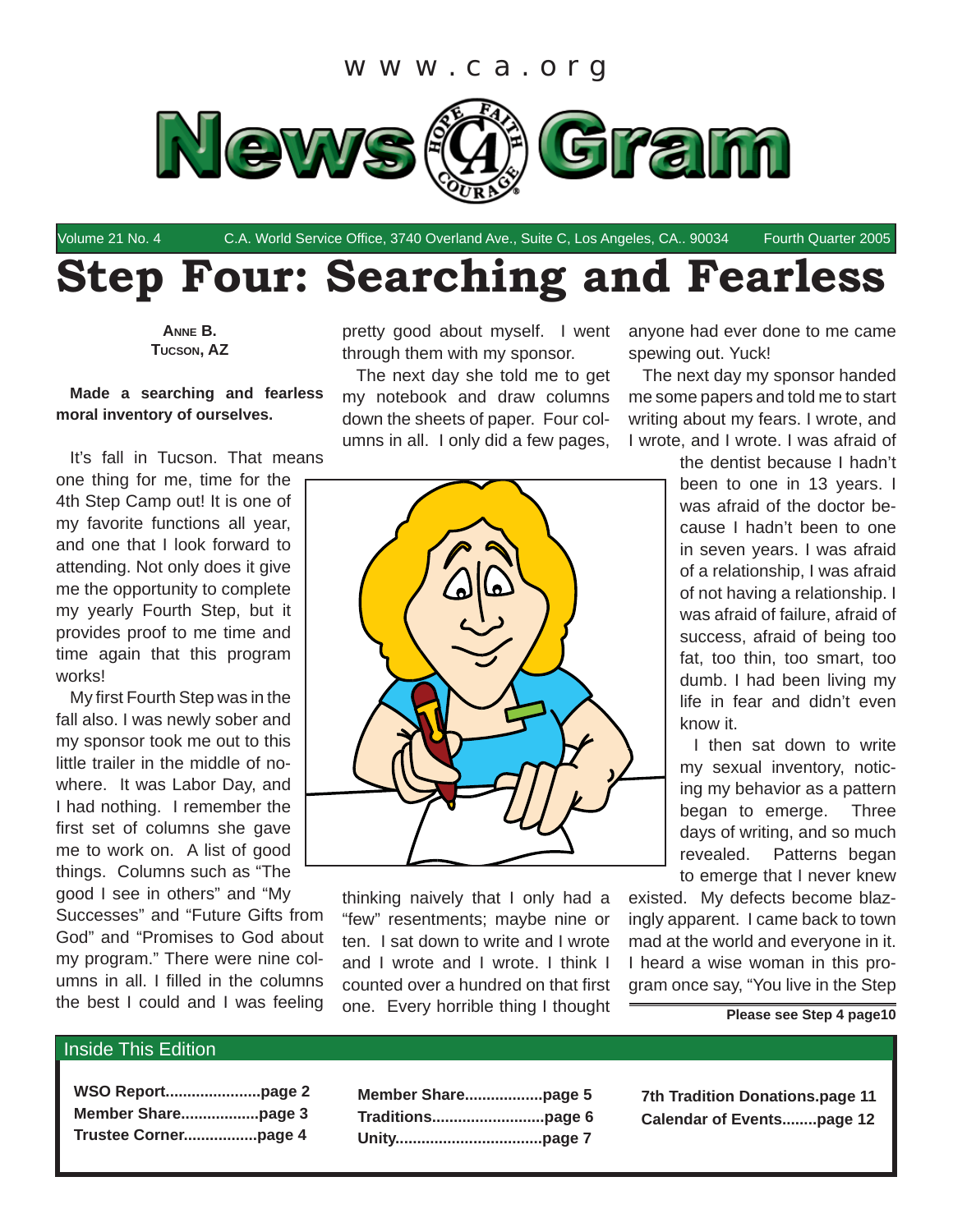# **CAWS Board Of Trustees**

Jackie S., Atlantic North Region London, England Atlantic South Region Vacant Tony D., Midwest Region Milwaukee, Wisc. Jay F., Southwest Region Denver, Colo. Cynthia C., Pacific North Region Redmond, Wash. Carl W., Pacific South Region Pomona, Calif. Bobbie H., Trustee at Large Cypress, Texas Earl H., WSO Trustee Sunland, Calif. Hayward H., WS Trustee Compton, Calif.

## **CAWSO Board of Directors**

Bob C., Chairperson Los Angeles, Calif. Judy W., Vice-Chair Encino, Calif. Brian W., Treasurer Burbank, Calif. Kathy Jo R. Director Los Angeles, Calif. Jon F., Director Chatsworth, Calif. Patty F., Paid Director Los Angeles, Calif. Earl H., Director/WSO Trustee Sunland, Calif. Hayward H., Director/WS Trustee Compton, Calif. Howard E.., WSOB Secretary Los Angeles, Calif.

## **CAWSO Personnel**

Patty Flanagan, Office Manager Leandra Caszatt, Customer Service Karen Layns, Office Assistant Daniel Jimenez, Shipping

## **NewsGram Editor**

Milo Bloom

The NewsGram is a quarterly publication published by the World Service Office of Cocaine Anonymous. It is intended solely to provide information for the fellowship of Cocaine Anonymous. This publication and all its contents are copyrighted by Cocaine Anonymous. Any unauthorized duplication or publication is prohibited. Send all requests to: NewsGram, C/O CAWSO, 3740 Overland Ave., Suite C, Los Angeles, CA. 90034. E-Mail to:



newsgram@ca.org or by Fax to: (310) 559-2554, Attention: NewsGram. You can call us by phone at (310) 559-5833.

# **Notes from the WSO**

Once again we're past the World Service Convention and the World Service Conference. Both are a lot of work but worth it. Of course, much of this would never see the light of day without the support of the wonderful office staff at WSO, especially Patty F. as well as the work by the WSOB. I'm most honored to work with such a great bunch of dedicated people.

If you weren't able to attend the Convention, you missed a great time in Memphis. Who could ask for more, the hotel was sold out and the Convention went very well for the attendees. Thank you C.A. in Memphis and especially the Memphis 2005 WSC Committee members.

As to the World Service Conference, personally, I look at this event in amazement. Of course, I've always been amazed at the conferences, considering how we put well more than 100 recovering addicts in one large room and manage to conduct the business of Cocaine Anonymous World Services at a such a high level of efficiency. What a miracle this is! I want to take this opportunity to thank in advance all of the members who sacrifice their personal time for such an arduous but important activity. Certainly Cocaine Anonymous at the World level could not be effective without the dedication of those wonderful addicts who unselfishly give so much of their time and resources to make sure the Conference goes forward.

I also want to thank the members who have signed up for the C.A. Contribution Program. The WSOB set up a table at the Convention and with the help of the Trustees and we doubled the amount of contributions coming into the WSOB.

In closing, I want to thank all of the fellowship for its continued financial support. If you are not sure where your area or district stands in this regard, perhaps you might take a moment and look at the page 11 of the Newsgram.

Thank you for all of your support. Bob C. Chair of the WSOB

The NewsGram is always looking for submissions. If you have ideas, cartoons, poems, stories or any other recovery related material send it and the release form below to: NewsGram Editor, C/O CAWSO, 3740 Overland Ave., Suite. C, Los Angeles CA. 90034. We cannot publish your submission without a release form.

Name: Name: Phone: Phone: Phone: Phone: Phone: Phone: 2014

Address:\_\_\_\_\_\_\_\_\_\_\_\_\_\_\_\_\_\_\_\_\_\_\_\_\_\_\_\_\_\_\_\_\_\_\_\_\_\_\_\_\_\_\_\_\_\_\_

 $City:$  State: State: Zip:

 I hereby give CAWSO and the NewsGram express permission to reprint my original work entitled: \_  $\overbrace{\phantom{xxxxx}}^{x}$ 

Signature:

 Submissions may be edited for publication. Submissions cannot be returned.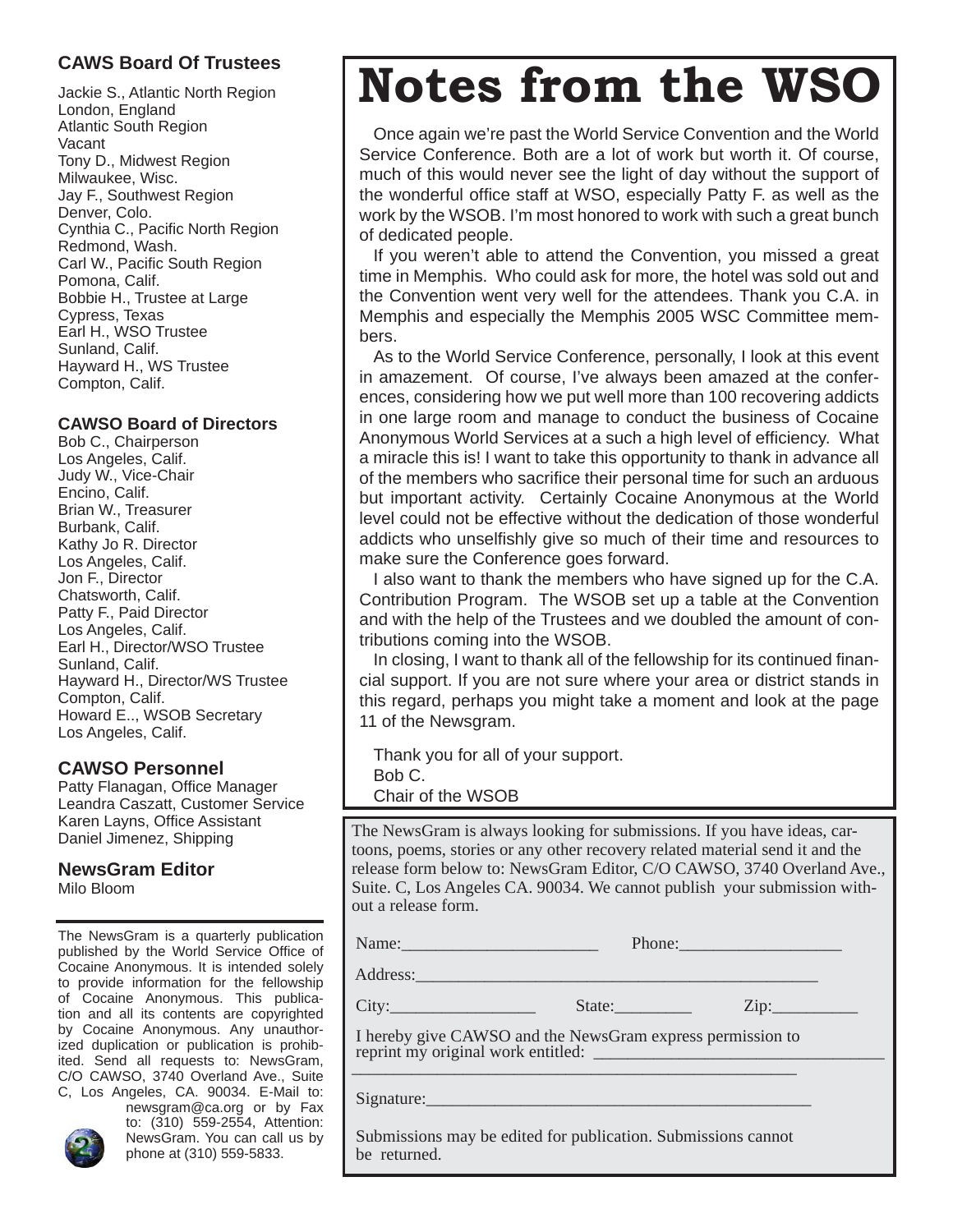# **Out Of The Mouths Of Babes**

## **RONALD A. "KARTOON" WATTS, CALIF.**

Before leaving for the 2002 SGPVCA Convention in Las Vegas, Nevada, I drove to the Los Angeles International Airport and arrived almost on time to terminal two to pick up John and Lester who had just arrived from the Washington State Area via Alaska Airlines.

These two guys have become real good friends of mine since the 2000 World Convention in Arizona.

I've had an opportunity to meet with them and share portions of my life with them as we trudge this road of happy destiny one day at a time together. Well the last time I saw John was through a jailhouse-visiting window last year when Virgil and myself stopped by to visit him after I spoke at a C.A. function in Sylvana, Washington.

It was a pleasure seeing this pair once again knowing that we were all riding together for the next five to six hours. John, Lester, my girl Kisha and I were headed for yet another convention adding more to our personal recovery and enjoying the fellowship that gave us a life.

Two white addicts plus two black addicts equaled one damn good meeting, one after another, as the car continued toward our destination. The jokes, the singing, the laughing, the camaraderie, hearing John and his raps, the next Vanilla Ice, Lester and his snoring along with the various topics engaged by those who normally would not mix was awesome. We all can agree that the progressive illness of alcoholism/addiction is a respecter of no one and that's a fact.

The ride in itself was very interesting as we discussed and dissected matters within the fellowship as well as our personal lives, the good the bad and the indiffer-

ent. Remaining unbiased as one of us opened up another chapter of our lives with the remaining three. We were able to get down to the root causes and conditions of some of our own life situations.

Being on that dark highway without the added lights of the city gave us an opportunity to really observe God's creation. Far above us were countless stars shining so beautifully. Each star appeared to have its own unique twinkle. It felt as though a single star was designated for everyone in recovery. The feeling was just like recovery, a phenomenon, unexplainable.

 The multitude of stars caused our conversation to shift and we began to speak of our personal Higher Powers, which enabled us to appreciate our recovery even more. Can you imagine four cocaine addicts, riding in luxury, sharing about how far down the scale we have gone, returning from the gates of Hell, being from different walks and cultures of life to being in the middle of the desert appreciating and admiring God's creation? Witnessing the Spirit of The Universe at work. Observing a Creative Intelligence holding these stars in place.

After many hours and countless of miles from Los Angeles and Washington State we made it to the hotel. The colorful lights from the casinos, the fast pace of everything along with the sound of the slot machines paying their customers reminded me of the atmosphere C.A. has brought me from. Drinks and more drinks and the desire to get loaded just wasn't there, maybe we tapped into that Power, which has given us the Power to resist even if we thought of drinking? We began to see other members of the fellowship who arrived before and after we did.

Friday was different, more and more addicts had arrived throughout the night and more and more roaming the halls. C.A. was awake and alive. Familiar faces were noticed and the shirts, jackets and hats worn by others with the C.A. logo showed me just how many addicts I didn't know once again as well as just how many I have met during the years.

There were those who did not even attend the marathon slots that their own home groups were hosting. The tables, craps and slot machines held more power than they could have imagined. Just one more is all they were craving. Looking at them from a vantage point reminded me of Step One; for they could not admit that they were powerless. They could not muster up any of those profound shares they deliver on a regular basis at home. At certain times the alcoholic or addict has no effective mental defense against the first one, except in a few rare cases neither he nor she can provide one, his or her defense must come from a Power Greater than themselves. What was their relationship with that Power? It's not for me to answer.

I went from marathon meetings and workshops to the arcade spending my money on two of those virtual reality games, enjoying life, putting money in the machines instead of trying to break into the coin boxes, now that's recovery for me. This time I was not diverted from my primary purpose. I went to a convention to enhance my personal recovery.

There was a two day workshop titled "Trauma In Recovery" this workshop was awesome, inspirational and informative. It started off with 144 questions we were asked to answer on a provided worksheet. These questions dealt with our past and present lives. The answers were tabulated in a certain sequence and even-

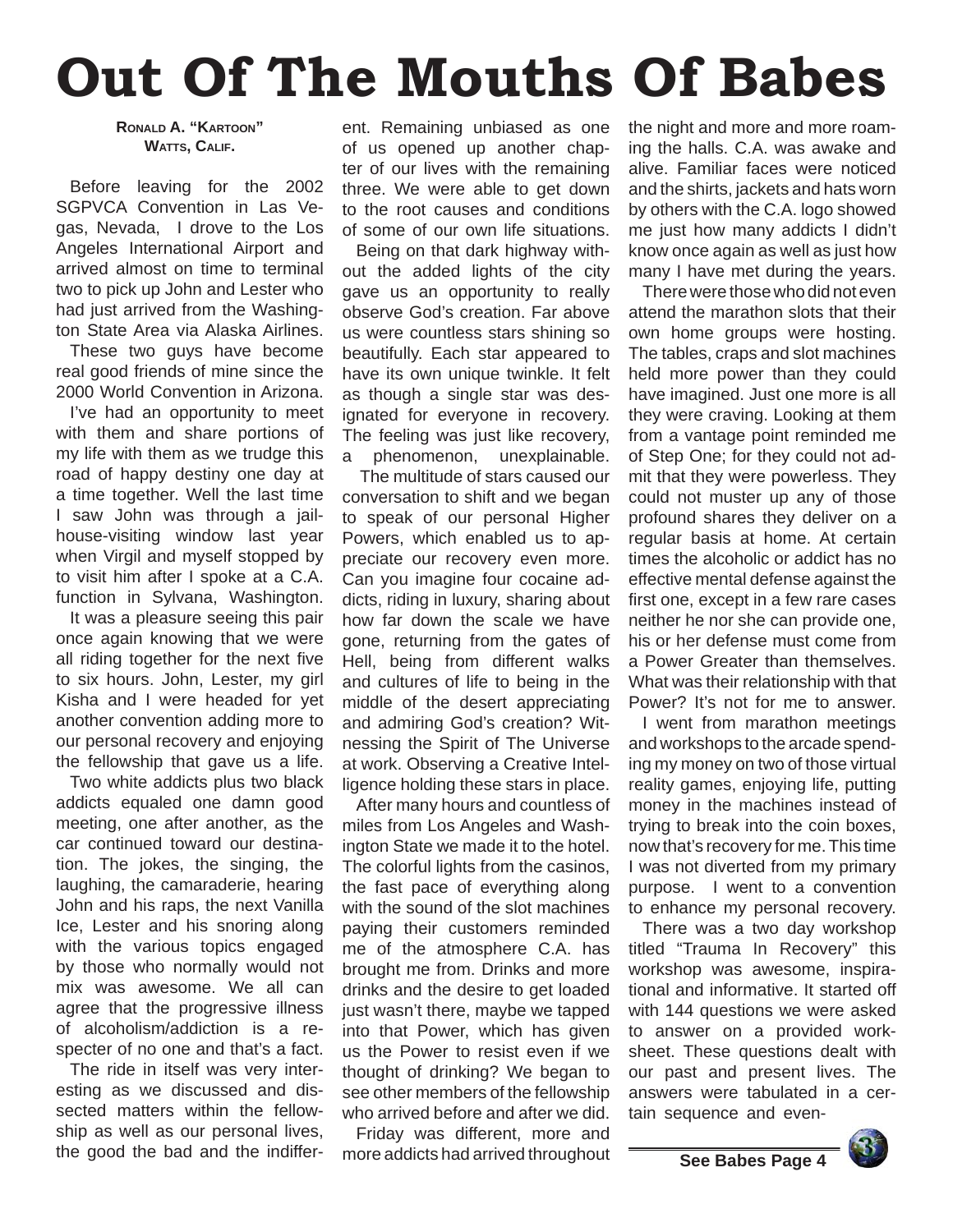# **Trustee Corner**

Hello everyone! It's hard to believe how fast the days have gone by since the Conference, but it's already time for our first quarterly meeting with our new Board.

We are pleased to welcome Hayward H. as our new World Service Trustee. We would also like to thank our outgoing members, John B., the former World Service Trustee, and Teri K., the former Atlantic South Regional Trustee (ASRT), for their service and dedication to C.A. The Trustee Election Committee did not elect a new ASRT this year, so the Trustee at Large, Bobbie H., will be fulfilling that role.

We are often asked what a trustee does. While each type of trustee has specific responsibilities (World Service Manual page 4.3, 1/25/05 ed.) we all work together to offer guidance to members, Groups, and service committees in matters concerning the Traditions or which affect C.A. as a whole. We do this by responding to inquiries from the Fellowship and by making and responding to Conference referrals. We also participate in the 12 Point Literature Approval Process, reviewing each piece of literature before it goes to professional editing, including all the new stories for Hope, Faith & Courage, Volume II.

Our Board communicates and does business on a day-to-day basis via several e-mail groups. We also conduct quarterly conference calls and face-to-face meetings. Provided funds are available, we typically meet in Los Angeles for one weekend in November and

one weekend in February. We also meet for a few days prior to each



# **Babes**

## Continued from page 3

tually showed a pattern in our lives, similar to a fourth step.

All of the speakers were great, they carried a message that held me and interested me with depth and weight and it is always a pleasure when a speaker shares what they were like and not what we are like or what I better do or attempt to carry their sponsor's message.

Those who know me from going to conventions know they can usually find me in the marathon room, especially in the early morning hours when the performers have retired for the night. I have learned during the years that one is subject to hear everything in a marathon meeting, especially in the early morning hours, one has an opportunity to hear what appears to be real gut level honest sharing, as another addict finds themselves dealing with living situations.

One member started off by admitting he is a controversial speaker, I'm glad Ebbie T. wasn't controversial to Bill W. and Bill W. wasn't controversial to Dr. Bob. I exhibited patience and tolerance as I listened to him, agreeing and disagreeing while guarding and protecting my personal recovery.

It was then that John from Washington State leaned toward me

# Where to write

**CAWS** Board of Trustees P.O. Box 492013 Los Angeles, CA 90049-8013

**CAWSO** Board of Directors 3740 Overland Ave., Suite C Los Angeles CA. 90034-6337 with his finger held in the air and expressed his opinion. "You know what Toon, I bet you, if that guy stopped doing the things he thinks nobody knows he's doing, when in fact God and others know what he's doing, then maybe people would stop talking about him and he might realize that nobody hates him."

I thought about that statement for a moment and told John, "you know something, out of the mouths of babes come wisdom, you just keep coming back John and I'll do the same." This unbiased observation from an out of town guest held more depth and weight for me than the performance we all had just witnessed.





Always contact the WSO with questions as soon as possible so that we can better serve the fellowship.

Contact the WSO at (310) 559-5833

Thank You

**Please see Trustee Corner page 9**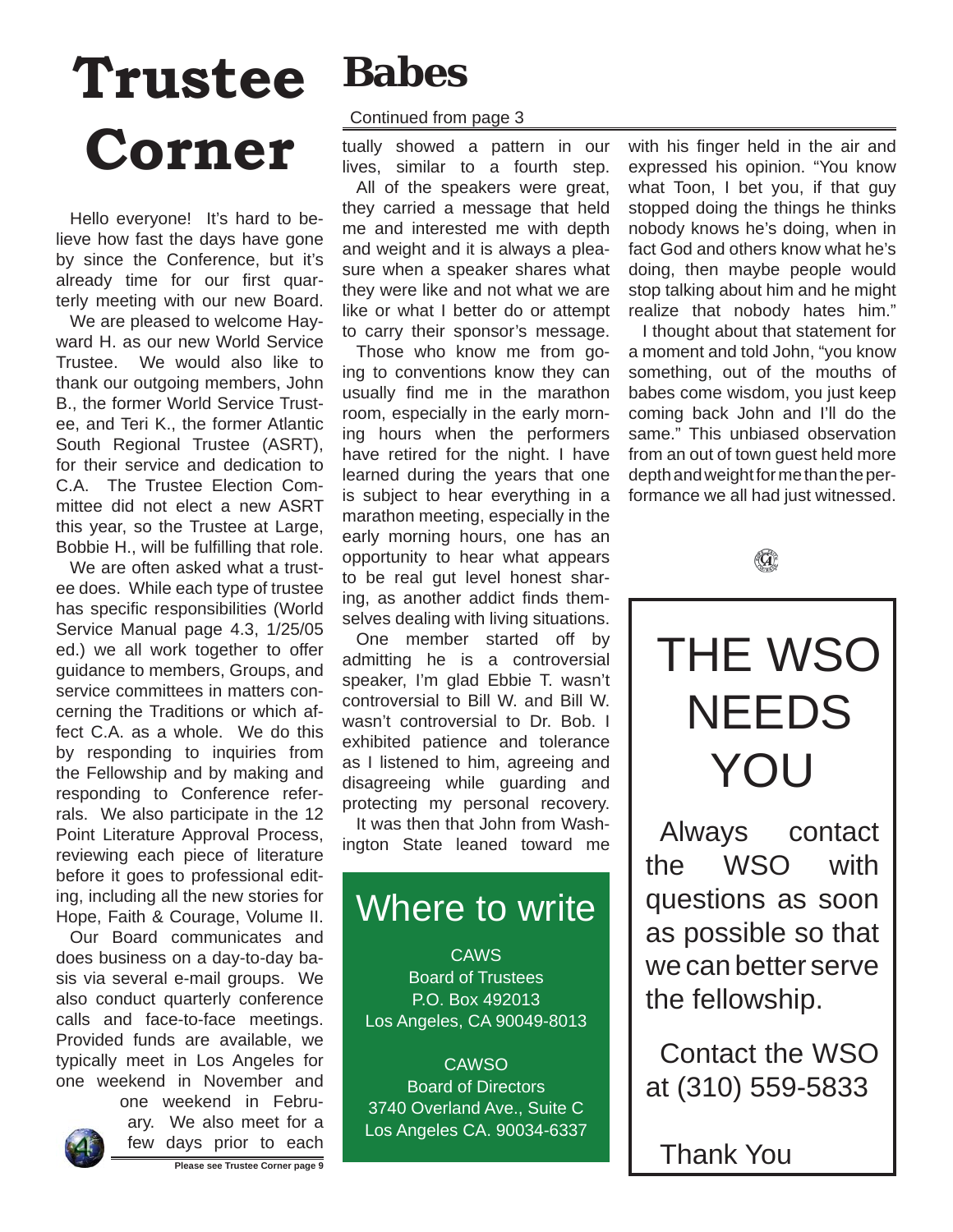# **Tales from a Convention Junkie**

#### **MIKE P. SAN JOSE, CALIF.**

Editor's Note: This is the final installment of a multi-part article, which will present a member's view of the conventions.

The 15th Convention was in Milwaukee and its theme was Greater Than Ourselves. This brought us back to Step Two and shows me again we can not do it alone. It takes a committee to bring san-

ity to a convention ...or at times the other way around! This is the home of the American Motorcycle. Tickets were sold for a year on an "opportunity drawing" to win one. We took a tour of the factory and most good addicts really wanted a new Harley or more Harleys.

The year 2000 took us back to Phoenix ten years from the last convention there. Coming of Age was the theme for that one. The committee tried to

book at the Biltmore again, but it was not to be. We were at a beautiful resort in Scottsdale. The days were never under 100 degrees. Several of us went back to the Biltmore and it had been remodeled. We still reminisced about the first convention and all the changes that can happen in ten years. The group of us who had known each other for a long time now all had been clean and sober for quite awhile. We talked about still going to lots

of meetings and missing those who didn't go to meetings anymore. The convention always brings renewed enthusiasm about recovery and the importance of keeping C.A. alive and growing.

The following year: 2001 New York hosted their second World Service Convention, with a theme of A Grace Odyssey. Some of us wore our Steps To Freedom T- shirts from the first New York Convention. We were a little older but still acted

of the raindrop falling from a fern leaf... like one drop at a time, one life at a time is changed.

Then in 2003 it was Chicago's turn to host their second World Service Convention. Number 19 and the theme was Miracle Mile. It was a miracle I made it. My son was graduating from college the Saturday of the convention. We went to the graduation in northern California and went straight to the airport, arriving in Chicago in time for the

last two days. We still saw a lot of Chicago, went to some great meetings and saw lots of friends.

The 2004 World Service Convention, the 20th, was held in Universal City, Calif. and their theme was Spotlight on Recovery. One night there was a huge dinner for as many current and past Trustees that could make it. We went around the table and shared what the group and the service had meant to us. Everyone was inspiring with

the memories and the encouragement. Several years ago the Convention started having a dinosaur meeting. People with ten years or more put their names in a God Hat and the chosen ones are the speakers at that night's meeting. I love that some of the best messages of recovery have come from those meetings. I hope that will be one of our ongoing traditions.







like kids when we saw the Statue of Liberty at night from the deck of our tour boat. We went to a Broadway play, we had lunch at Tavern on the Green. All of these things were so out of the scope of possibility before this program. Gratitude is almost too simple to express how I feel about my recovered life.

Portland, Oregon hosted their first Convention in 2002, the 18th World Service Convention, with the theme Moment of Clarity. I loved their logo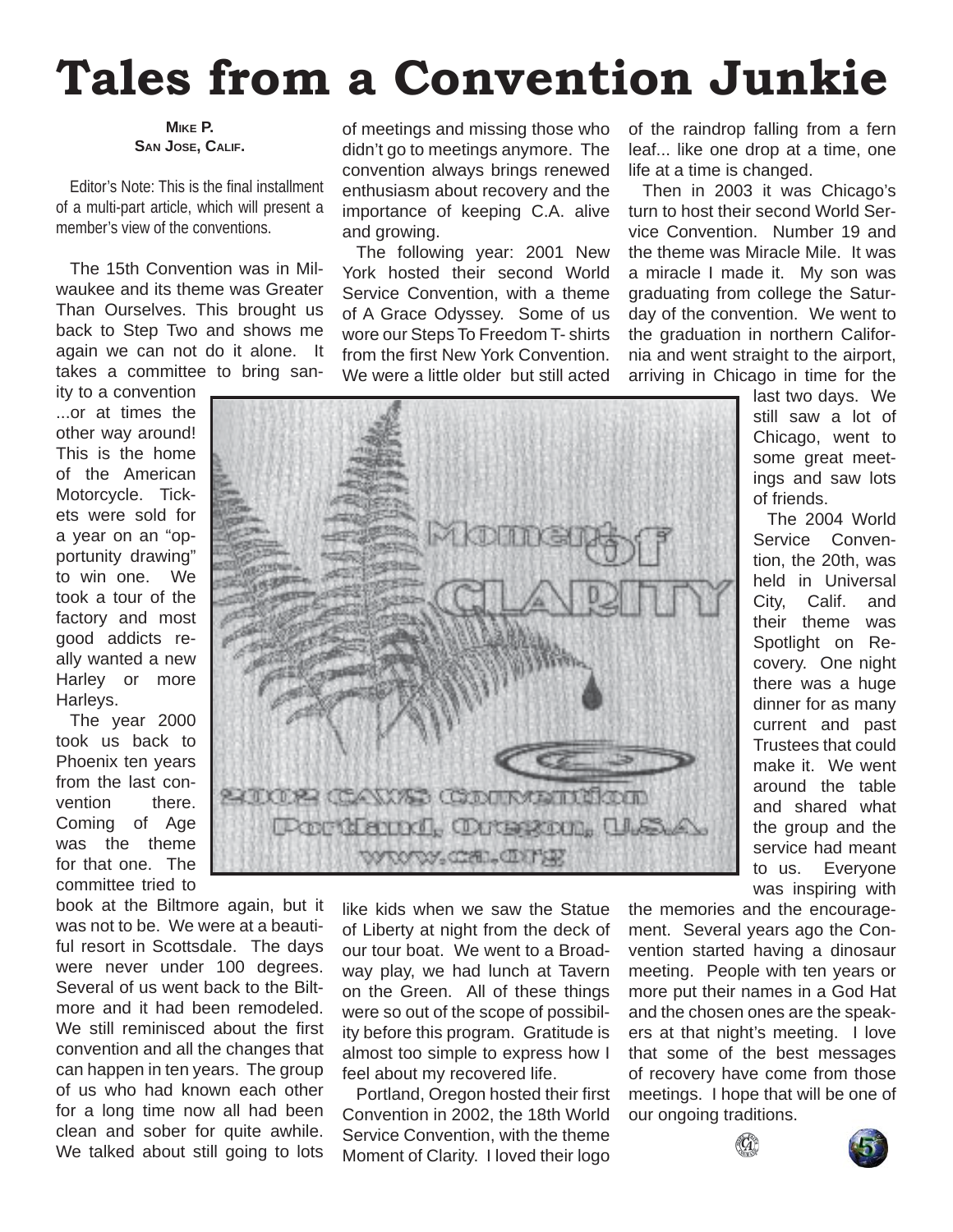# **Higher Power, with a capital "HP"**

 **SHERRI H. VANCOUVER, WA**

I a my first year of sobriety when<br>I struggled with the concept<br>of God in the Second Step,<br>a friend of mine braved my angry n my first year of sobriety when I struggled with the concept of God in the Second Step, front to stand toe-to-toe and argue the existence of a higher power. "Not a human power," he yelled back at me. "A Higher Power." With a capital "HP." My first sponsor had just relapsed and I was flailing around, questioning everything I had learned or been told in my newly acquired 50 days sober. When I argued that I couldn't find written proof, even in his precious Big Book, my friend ripped a page from a spiral notebook and wrote "There Is A God" and taped it to the refrigerator. "There," he said. "Written proof." Whatever it takes. That was more than 10 years ago.

Last week, my beloved husband and I packed up our VW van with camping gear and all the kids and drove 1000 miles to Wyoming. Then we packed it all, gear and kids, into two canoes and paddled up a river along with five of my siblings, their

families and my parents in a total of seven canoes, unloaded, hauled everything across a land bridge, reloaded and paddled to the far side of a lake to a pair of wilderness campsites where we were guests to the bear, elk, deer and moose that are the real residents of the lake.

Leigh Lake is a clear, mountain lake scooped out of the bedrock by an ancient glacier at the roots of Mount Moran in the Grand Teton range. White, black and pink quartz sand beaches line the shores in the shadows of a deep pine forest that creeps upward, thinning to where the bare rock thrusts upward over 6000 feet above the valley floor.

One night after our air mattress failed and my husband and I lay on the ground in our tent, awake at 2 a.m. listening to the whistling elk and wailing coyotes, there came echoes of thunder and a flash of lightening visible through even our closed eyelids. As the grumbling edged closer, we dressed, woke the kids to avoid a crisis of having to pee in the woods during the imminent storm, and secured the camp. That accomplished, we gathered at the shore of the lake and sat on a fallen log at the edge where the waves lapped up on the sand and licked at the canoes in the calm that hovers before a storm like a sharp intake of breath.

Across the lake and beyond the vaulting peaks, lightening flashed in horizontal jags, backlighting the majestic rise of rock in brilliant light, the thunder quickening, rolling into deepening repercussions. Above us, the moonless sky was thick with stars - blue, gold, silver, red and green, fractals of glittering lights and worlds beyond worlds.

I sat on the beach in the night, awestruck, with my three daughters, the same daughters I had abandoned at the height of my using, those same daughters, for whom I had lost custody as a result of my addiction. Sat with my darling husband of 8 years, years of recovery in a drug-free, violence-free marriage. Down the beach from my parents who had at one time been

**Please see HP page 7**

# Subscribe to the NewsGram

Subscriptions are being accepted for the NewsGram. For the low price of \$10 per year, U.S. dollars only, you can receive each copy of the NewsGram before your friends or your group. Simply complete the form below and enclose a \$10 check, money order, U.S. dollars only, or credit card number. Send to: NewsGram, C/O CAWSO, 3740 Overland Ave., Suite C, Los Angeles, CA 90034

|  | I have Enclosed:<br>□ Check/Money Order - Payable to CAWSO |                                               |
|--|------------------------------------------------------------|-----------------------------------------------|
|  |                                                            |                                               |
|  | Name: Name:                                                |                                               |
|  |                                                            |                                               |
|  |                                                            | State: Zip/postal code: Zip/postal community/ |
|  |                                                            |                                               |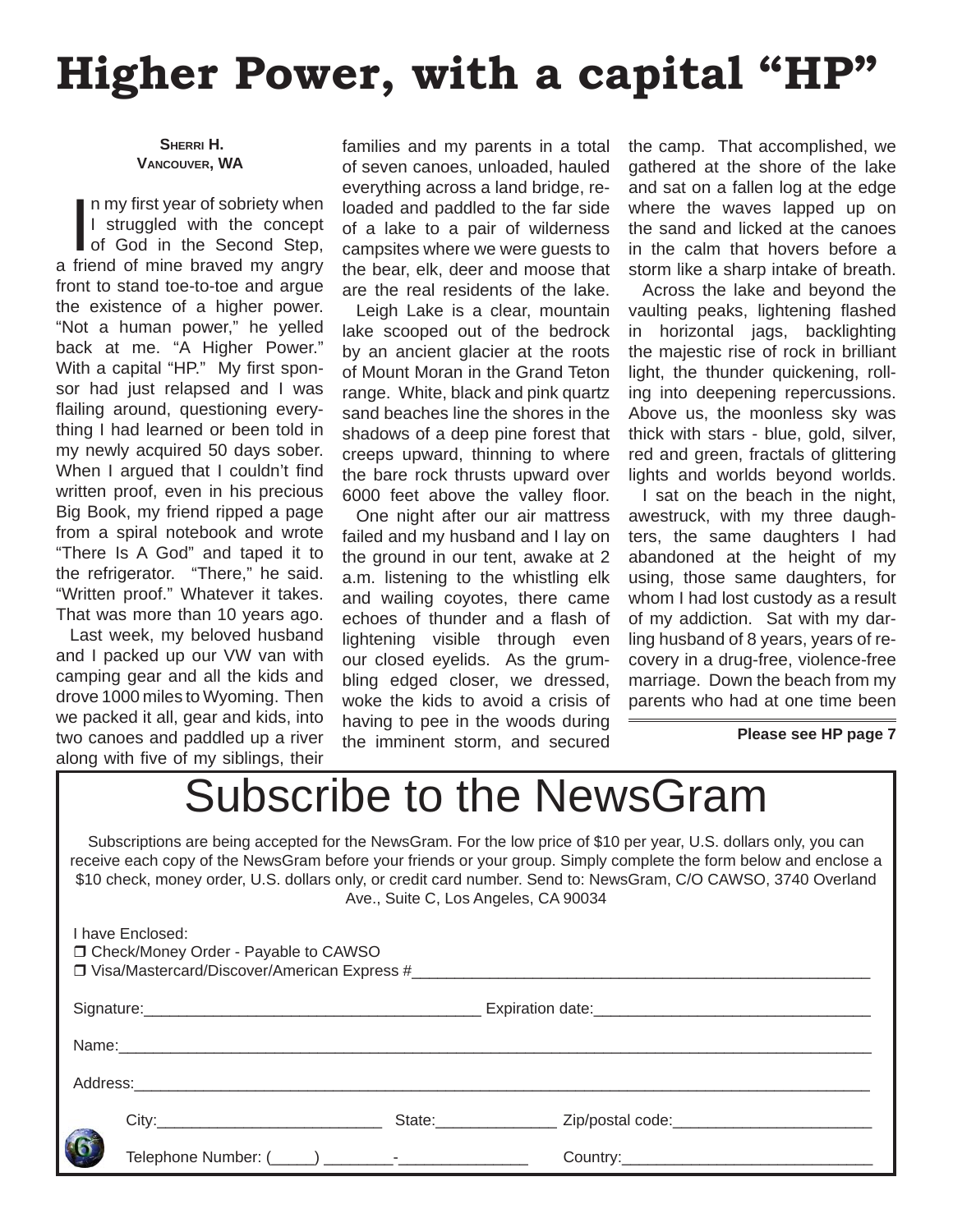# **Spotlight on Unity**

**RICK D. MILWAUKEE, WISC.**

"It becomes plain that the group must survive or the individual will not." Twelve and Twelve, page 130.

In my Area we have no districts, only one Area. We have a Unity Committee, which has recently put on a workshop for Group Service Representatives.

In that workshop there was a mock Area Service Committee meeting, which went well. The mock meeting showed new GSRs and other members interested in service how an Area Service Committee Meeting is structured.

Other events that our Unity Committee organizes throughout the year are Steps and Traditions workshops and road trips to offer unity support to outlying meetings and a Unity Day of Enhancement for the Area.

We held our Eighth Annual Area Convention in February 2004, which I've seen during the years

as a wonderful event to encourage unity in our Area amongst the groups. Newcomers and old-timers from various groups get involved in the year long planning of the convention.

One of the problems I see, like in many other Areas I've heard about, is that only a few get involved with service work at the Area level. One of my pet peeves is when members who have been around for years talk down about the Area Service Committee meeting, or state that they do not want to get involved with all the politics of the Area meeting. This reflects on the newcomer who hears such negative statements. I always try to talk newcomers into getting involved in service. If they restate what they heard about that Area is all politics, I tell them it's not politics, it's about committing to be of service to your fellowship that saved your life.

 $\mathbf{q}$ 

# **HP** Continued from page 8

forced to change the locks on their home, add security locks to the second-story windows and balcony doors, block my calls and refuse to bail me out yet again. Down the beach from my siblings who had witnessed my addiction in all forms, my sister even searching back-alleys and abandoned train yards to look for my body one time after I had disappeared, now unafraid to leave their own small children in my care. Invited to join these people, my original family of birth from which I had been removed due to escalating violence and drug use.

As the storm lifted over the crest towards us, the jagged peaks softened with clouds and impending rain, and the sky deepened to a flat black. A low growling roar began at the crest of the far peak, crept down from the heights, gained speed across the lake, and thundered towards us in a deafening wave. We fled in the face of this manifestation of a power greater than ourselves, zipping into our tents and sleeping bags. When the roar hit our side of the lake, wind and rain shook our tents, rocking the trees overhead and crashing the lake waters onto the shores and over our tethered canoes.

As I lay there with my husband, laughing with joy at the sheer power and glory that surrounded us, I needed no written proof. It was all around me.

The power of my addiction had taken me to my knees, taken me to a place where in the end I was living in an abandoned warehouse on a mattress salvaged from a dumpster, clutching a crack pipe and a 9mm, psychosis morphing demon-rats out of the walls, driven by my addiction to prefer this place to the love of my own beautiful children, home, career, family.

Yet now I had a connection to a Power greater than me. Greater than my addiction. A Power so great it had removed the obsession and compulsion that had previously ruled my every waking thought and unconscious dream. A Power so great it had lifted me up from that

place of complete despair to a new way of living previously incomprehensible. To a life filled with happy. secure children, canoes, school, employment, marriage, meetings, life-challenges, dirty socks, a little red house at the end of a cul-de-sac, a parakeet and a blue VW van named "LeeLoo." This place of sobriety made possible by a Higher Power.

A Power manifest in the roar of a storm thundering across a dark mountain lake at the foot of towering rock peaks under an infinite sky. Truly a Higher Power. A Power accessible to us all as a result of working



 $\langle \mathbf{G} \rangle$ 

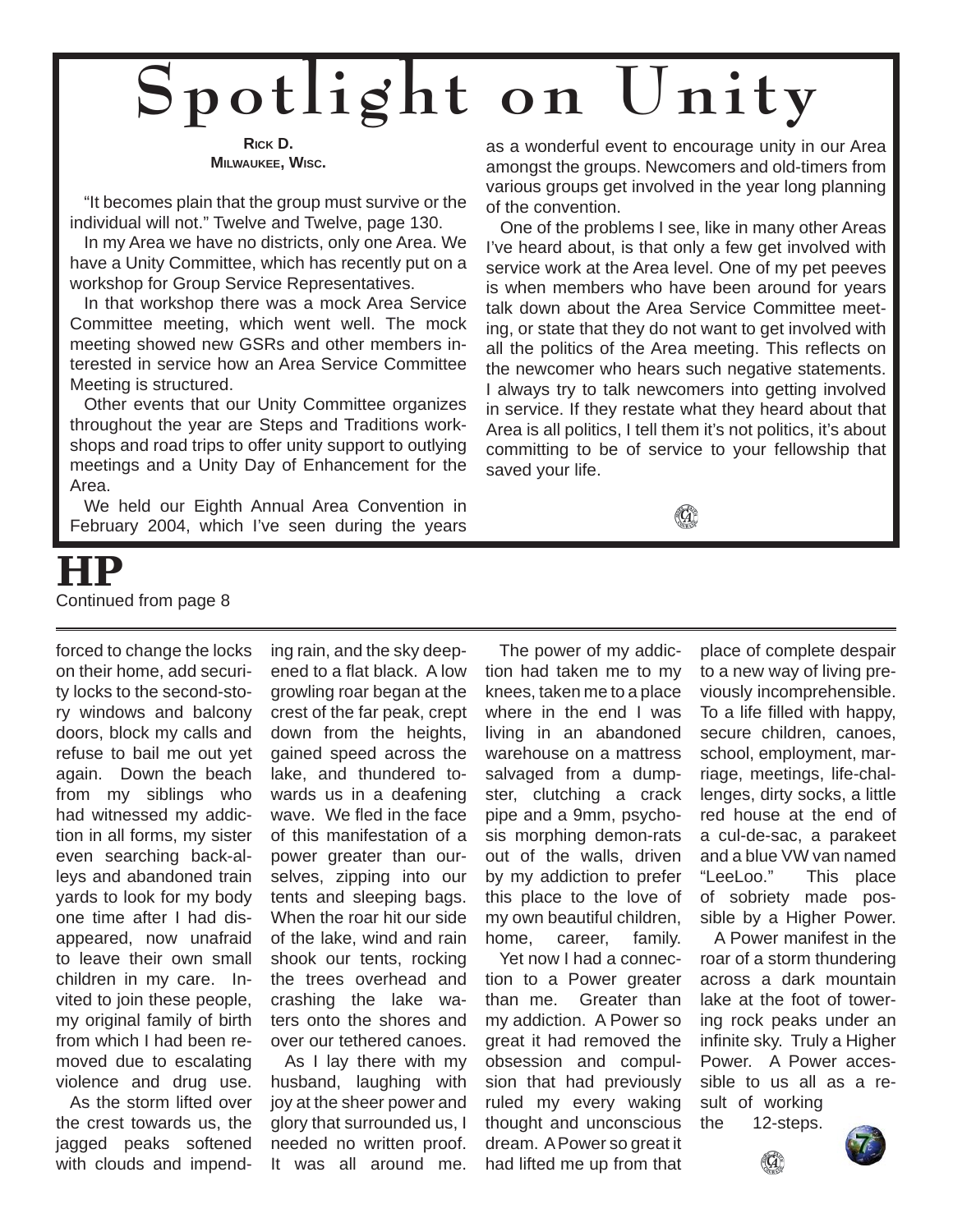# **A Cocaine Anonymous Experience, Carolina Style**

#### **BILLY H. NORTH CAROLINA**

When that guy in the long black robe suggested that I attend 5 meetings a week back in 1998 I had absolutely no idea what a journey I was about to begin. After a few unsuccessful tries at doing recovery my way a social worker made me go to a C.A. meeting at a local treatment facility.

Two people came in there with a padlocked box and pulled out some literature and I thought to myself that it was probably a great time for a nap. After glancing over at the social worker I reconsidered and managed to stay alert enough to hear "Who is a cocaine addict?" Now, that caught my attention. It was unlike those other meetings. Afterwards, they told us about two other meetings. They just happened to be at the same place as those other meetings I was attending to get my paper signed for the social worker and the judge.

After I went to one of the outside meetings they gave me a schedule for C.A. meetings in the entire state of North Carolina. There were two in

Raleigh and one

in a small town a few miles away, but the guy said he wasn't sure if that was still going on. I really couldn't understand why there were so few meetings. Heck, the dope fiends I knew myself could fill those rooms 7 days a week.

I got myself a sponsor in C.A. because he was somebody with whom I could identify with how he had used dope. More importantly, I was desperate to get clean and he was somebody that wouldn't

reached out to me and helped me through some tough times. Not only that, but they wouldn't take my BS anymore than he did.

These folks kept talking about a convention in Phoenix, Ariz. Someone asked me if I was coming and I explained it was all I could do to even get to meetings. There was no way I could ever afford a convention 2000 miles away. A week or so later I got a paid registration and



take all my BS. He had me chair my first meeting at 3 days clean. By the next week I was counting chips and pamphlets. He was a service junkie and he said I had to do what he did.

One of the things he suggested to me was to sign up to an online meeting called Hope, Faith and Courage. He said I still had to go to a meeting and call him every day, but maybe it could supplement my recovery. After I signed on the people in this meeting really

a plane ticket in the mail from a member of HFC. I had no idea it was coming and had never met this person. They told me I'd have to find my own place to stay.

It was at that convention that I got to meet many of the members of C.A. from all over the world that welcomed me like I was their new-found best friend. I came back to N.C. on fire about our fellowship. My sponsor continued to encourage me and others to get involved and we started to communicate

with the people from C.A. in other Areas and in the World Service Office. As it turned out there were meetings in Charlotte and another one in Chapel Hill. A member in CT. started a website for us.

 We traveled to those meetings and extended the hand of fellowship. The WSO let us know about a starter kit ordered in High Point. A couple of more meetings started in Raleigh and a new H& I

meeting. Pretty soon we were having quarterly Area meetings. Our Atlantic South Regional Trustee came to one of our Area meetings and gave us support and guidance. Many members of HFC offered suggestions on how to start new meetings.

Last April at the Atlantic South Regional Convention in Nashville, Tennessee a member from Houston Texas, spoke with us about their growth. She shared how they had a small fellowship in one part of her state and they called up fellow members to come in for a speaker jamboree. We took that idea and decided to give it a try in N.C. After all, we had been talking about having a cookout.

The response we got back was tremendous. Our Trustee was the first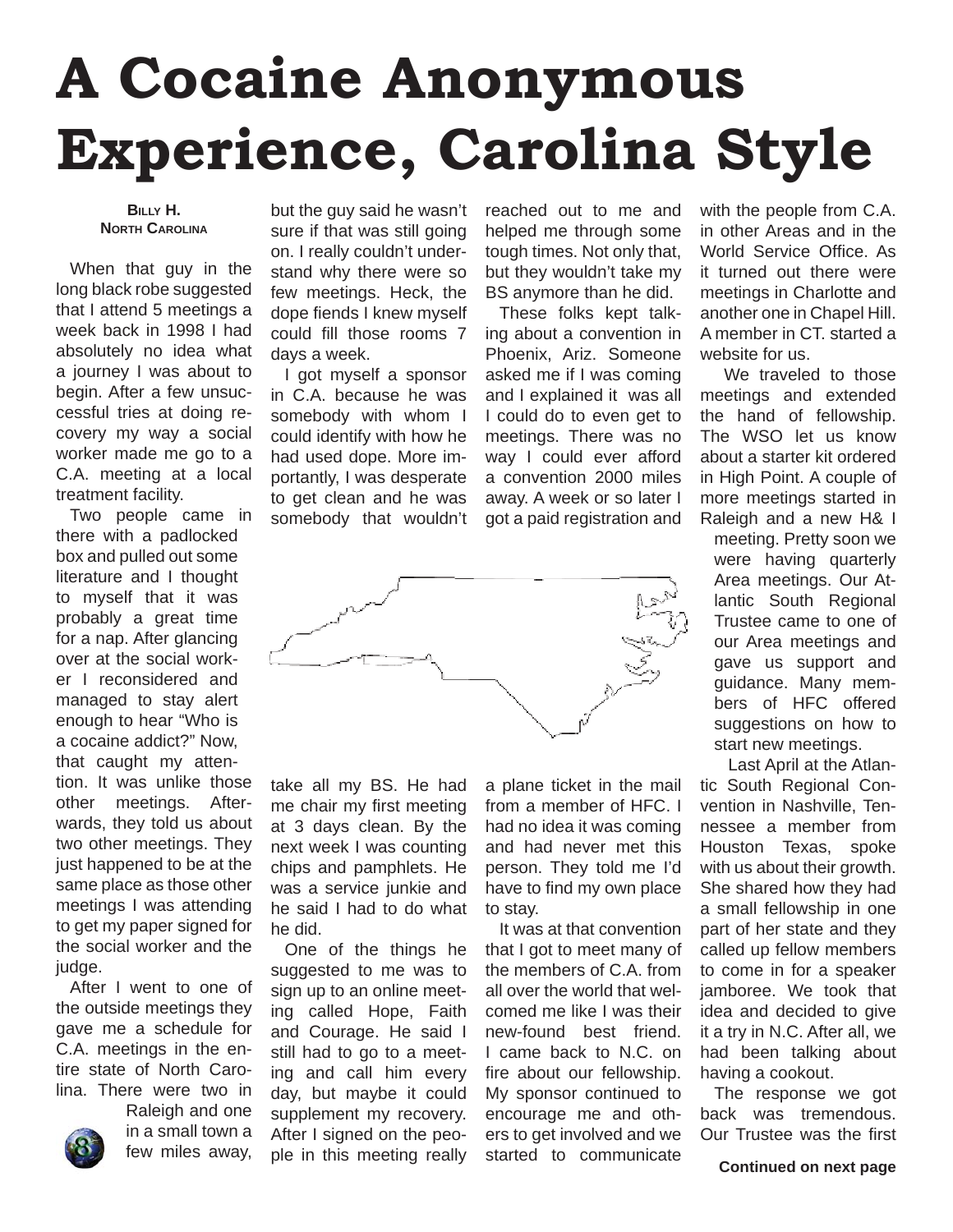# **Carolina Recovery**

Continued from page 8

to volunteer to attend at her own expense. We had folks who said they would come in and speak from Atlanta, GA. and Canada with no mention of compensation. Many others that had previous commitments promised to come and help us out in the future. We set the date in July and formed committees. We came up with a name for the event-the Addiction Lickin' Chicken Pickin'.

Three days before the event the guy that was supposed to donate the chicken went back out again. When I went to pick up our speaker from Canada his sponsee that was supposed to come along got held up at the border and never made it on the plane. People were driving in at different times of the day and the phone was ringing off the hook calling for directions. As the out of town people arrived we put them up at different members homes. We all attended the Friday Night Paycheck Group meeting and went out for dinner afterwards. The Chicken Dude showed up right before the meeting and delivered fresh cut birds for our cookout. The last carload came in at 3am. I had a total of nine people sleeping at my house that night.

On the day of the event everything went very well. We set up to record the

speakers on a kid's karaoke machine. We picked up newcomers from a homeless shelter and a treatment center. We gave out free tickets to anyone with 90 days or less for a grand prize drawing-a Hope, Faith and Courage book, a Big Book, a 12&12 and an NC Addiction Lickin' Chicken Pickin' t-shirt. Our Area Chair bought some extra books and had another drawing for the newcomers. A member's wife had gone out to get some crayons, construction paper and water balloons so we had activities for the children. There were three speakers, an open meeting and a workshop on the Traditions. At the sobriety countdown we had members from one day to thirteen years that both got a Hope, Faith and Courage book. When we ended the night with the Serenity Prayer there was an overwhelming feeling of unity in the room.

I took my friend from Canada to the airport the next day and he called me an hour later. The plane had mechanical problems and they also held him up at the gate for a combustible device-a butane cigarette lighter he had bought the day before. Maybe they figured he was taking weapons of mass destruction into a foreign country. Hopefully, the U.S.A. won't invade Canada over it. Also, he left two pairs of shoes here so I shipped them back to him via U.S. mail. They are still holding them for an extra \$34 plus "duty and taxes". The authorities in N.C. must have tipped them off in customs about his foiled attempt earlier for "smuggling" at the airport. If he ever gets them back I think they should be bronzed

and hung on the wall. So while you are saying your prayers today, pray for my friend the Smuggler to get back his shoes. And don't forget the Chicken Dudehe still hasn't made it back to C.A. We'll still be here if he does, just like ya'll were for me-with arms wide open.



# **Trustee Corner**

#### Continued from page 4

World Service Convention and Conference, in addition to being active throughout both events. Prior to every meeting, each trustee submits a written report of his or her activities during the past quarter. Those reports become part of our minutes, which are regularly published and included in the delegate mailings.

In addition, each of the 10 Conference Committee is assigned one or more trustees. The WSBT also has eleven subcommittees that are active throughout the year, descriptions of which can be found in the World Service Manual (pages. 4.1-4.2, 1/25/05 ed.).

As you can imagine, these responsibilities keep us very busy, but we are always available to respond to inquiries from the Fellowship. We are here to be of service to you. If you have a question for a particular trustee or the WSBT as a whole, please do not hesitate to contact us. The World Service Office can put you in touch with your Regional Trustee or you can e-mail the Board at WSBT@ca.org.

We would like to encourage everyone to make plans to attend the 2006 World Service Convention in Houston, Texas. It's a great opportunity for fun and fellowship, and each year we look forward to interacting with CA members from around the world. If you've never been to a CAWS convention, why not make 2006 the year you give yourself the gift of this fabulous experience and join us in Houston for our Global Awakening?

Thank you for allowing us to be of service The World Service Board of Trustees $\left(\mathbf{G}\right)$ 

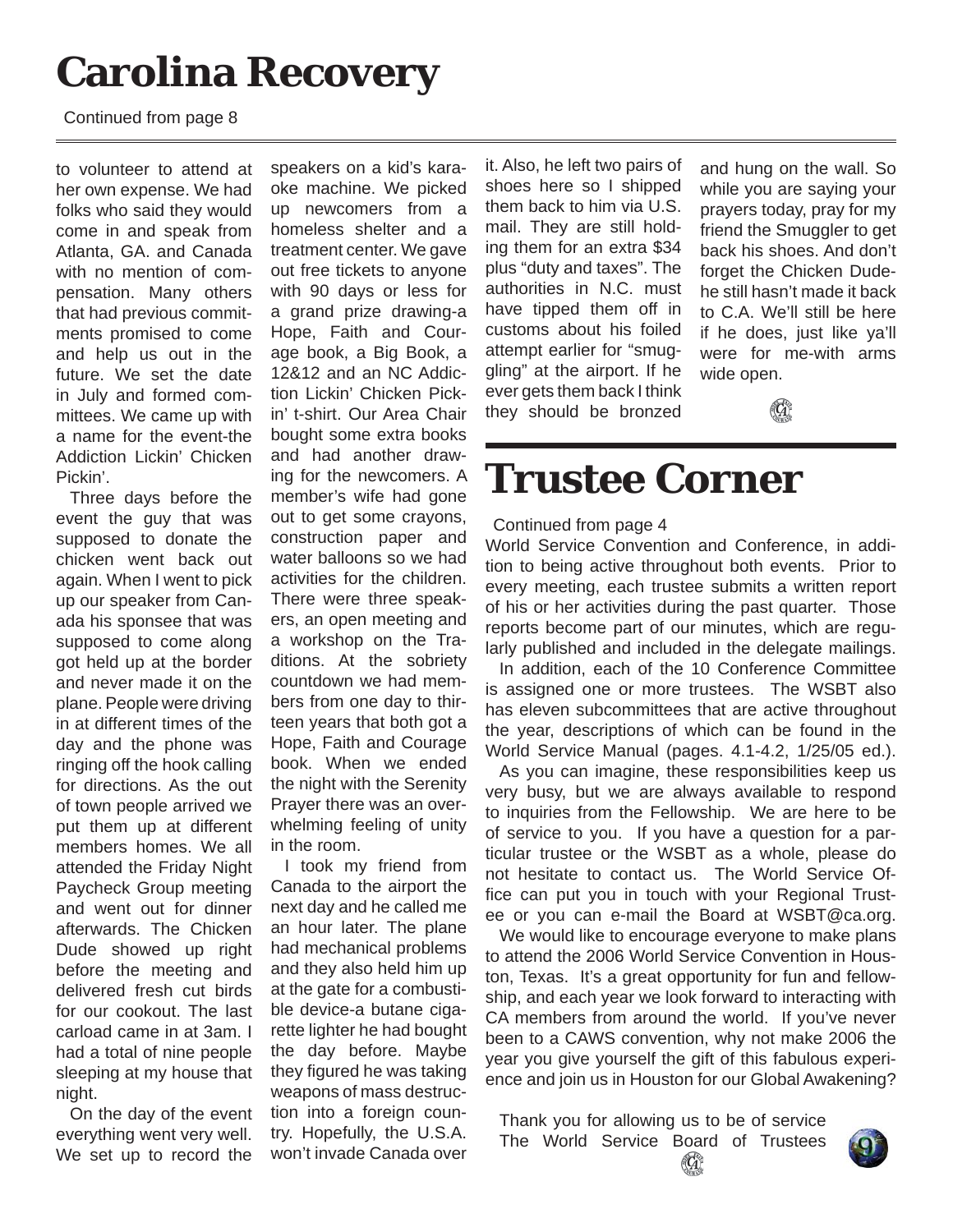# **Step 4**

## Continued from page 1

you are working on." I found that to be true for me.

When I finally sat down with my sponsor in the middle of a park some time later and read her my Fourth Step, I was amazed and relieved. She sat there listening, nodding and occasionally writing something. When I was finished she handed me what she had been writing and said, "Here are your morals and values." Wow! I wasn't sure I had any, but there they were.

Since that time I have been to all but one 4th Step Camp out.

It is a facilitated one-day workshop where we all get together around the campground and work on our Fourth Step. We then break off into two's and three's and four's and share our Fifth Step with each other. And then come together again to do the Sixth and Seventh Steps.

At my very first camp out I brought a brand new notebook. The following year I grabbed that same notebook and headed up the mountain. After the workshop was completed I started looking at my columns. I was amazed! I noticed the previous year I had written several things in my "Future gifts from God" column. The next year when I looked they had been placed in "My Successes" column. I was rocketed! The following year again I took that same notebook. Exact same result! Things had moved from my "Future gifts from God" column to "My Successes" column.

My sponsor assured me that is because I keep up my "Promises to God about my program." So when I write, "going to meetings, working the steps, working with others and being of service" in that column, I know that's my part of the deal.

Within one year of my very first Fourth Step I had been blessed with nearly everything in my "Future gifts from God" column. I have been blessed with greater serenity, greater compassion and so many things I've sought, both materially and spiritually. So I make a new list every year.

The year I had to miss was because I closed on a house and had to move that weekend. That "Future Gift" became a "Success" the following year.

# **Today**

By Ken A

I drove thru the hood where I had once stood. I had to wonder why then and there I didn't die. The feelings came up, glad and sad, about the hopelessness I once had.

What I did and how I got here, had to lay down the pipe – put up the beer. I want to quit, no more I said, grateful to the program, I'm not dead

Had to go to meetings and get in the book, do the inventory, be brave and look, face the past and do my amends. find a higher power, a new life begins. stepwork and fellowshipping I continue to do, it works for millions and me too

I continue to go, on a regular basis, love to see the growth on new faces. I've chaired and done service in various ways, I've been blessed with sobriety for many days.

I miss Johnny and we've lost others, I realize now we are all brothers. How can I carry the message of hope, share my experience of life without dope? To see C.A. grow as others join in, with prayer each day is how I begin.

If your area or district has an event that you would like to list in the Calendar Of Events contact the World Service Office by one of the following ways: NewsGram, C/O CAWSO, 3740 Overland Ave., Suite C, Los Angeles, CA. 90034. E-Mail to: newsgram@ca.org or by Fax to: (310) 559-2554, Attention NewsGram.

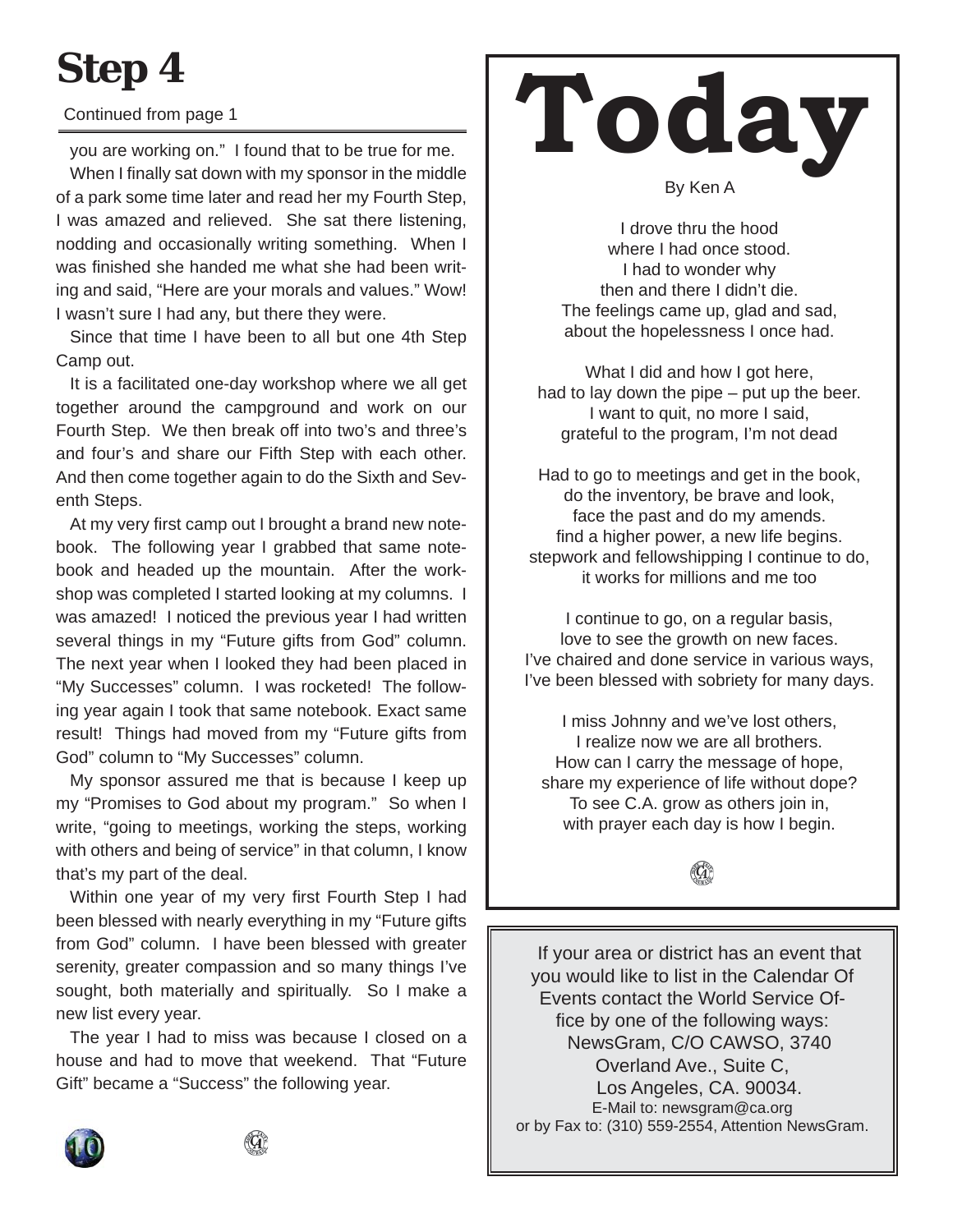# **7th Tradition Donations January - June 2005**

| <b>UNITED STATES</b>                                        |                    |
|-------------------------------------------------------------|--------------------|
| <b>ALABAMA</b>                                              |                    |
| First Freedom Group                                         | 43.84              |
| <b>ARIZONA</b><br>Anonymous Individual                      | 30.00              |
| Anonymous, Phoenix                                          | 15.00              |
| CA of AZ Inc                                                | 1,535.95           |
| CA of AZ Inc - WSO Convention Dona-                         | 500.00             |
| tion<br>No More Delusions, Phoenix                          | 120.00             |
| Saturday Night Live                                         | 468.58             |
| <b>ARKANSAS</b>                                             |                    |
| Arkansas Area C.A.<br>CALIFORNIA                            | 375.00             |
| 4th Dimension - Los Angeles                                 | 10.00              |
| A Solution on Monday                                        | 20.00              |
| Anonymous - Chatsworth                                      | 50.00              |
| Anonymous - Chula Vista                                     | 43.00              |
| Anonymous - Glendale                                        | 15.00              |
| Anonymous - Los Angeles                                     | 842.00             |
| Back Benders - West LA                                      | 115.00             |
| Bagels By the Beach - Malibu                                | 60.00              |
| Bring A Book                                                | 20.00              |
| <b>CA Inland Empire</b><br>CALA Long Beach/Compton District | 440.50             |
| <b>CALA South Bay District</b>                              | 1,160.94<br>450.00 |
| <b>CALA South Central District</b>                          | 6,888.00           |
| CALA Westside Hollywood District                            | 239.95             |
| Central Cal. C.A.                                           | 318.00             |
| Courage to Change / Broken Pipe<br>Marathon - San Diego     | 109.00             |
| End Of The Line                                             | 45.00              |
| Get High on Hope - La Crecsenta                             | 49.00              |
| Grateful in Granada                                         | 153.00             |
| <b>Kick Rocks Meeting</b>                                   | 88.00              |
| LA Eleccion Y El Cambio                                     | 30.00              |
| Most Good Ideas Are Simple                                  | 5.00               |
| Natural High - Los Angeles                                  | 11.00              |
| North Bay Service Group                                     | 120.00             |
| Orange County CA<br>Rancho Park Meeting - Los Angeles       | 250.00             |
| San Diego Area                                              | 115.00<br>570.00   |
| San Grabiel-Pomona Valley C.A.                              | 893.61             |
| Saturday Night Serenity - Upland                            | 20.00              |
| SFVCA - Celebrate Around the World                          | 220.00             |
| Sober Souls - Tarzana                                       | 133.00             |
| Solana Beach Club House Group                               | 43.50              |
| South Bay Service District - San Jose                       | 500.00             |
| We Will Rock You - Inland Empire                            | 40.00              |
| <b>WSOB Mtg</b>                                             | 161.25             |
| <b>CONNETICUT</b>                                           |                    |
| Anonymous, CT                                               | 18.42              |
| <b>COLORADO</b><br>Anonymous, Colorado Springs              | 15.00              |
| Anonymous, Golden                                           | 17.00              |
| Anonymous, Vail                                             | 10.00              |
| C.A. of Colorado Area                                       | 147.00             |
| Coconuts                                                    | 51.91              |
| <b>Denver District</b>                                      | 838.64             |
| <b>Denver District Meeting</b>                              | 97.00              |
| Nirvana                                                     | 209.72             |
| Promise                                                     | 105.00             |
| <b>Relapse Prevention</b>                                   | 5.00               |
| <b>FLORIDA</b>                                              |                    |
| Anonymous<br>CA Florida Area, Inc.                          | 100.00             |
| CA of The Treasure Coast                                    | 30.00<br>50.34     |
| <b>Changed Attitudes</b>                                    | 54.11              |
| Miami, Ft. Lauderdale & Palm Beach                          |                    |
| District                                                    | 20.00              |

| <b>GEORGIA</b>                                       |                   |
|------------------------------------------------------|-------------------|
| <b>CA Miracles</b>                                   | 226.27            |
| Cocanuts                                             | 44.00             |
| End Of The Line                                      | 56.10             |
| Georgia Area C.A.<br>New Life of C.A. - Columbus     | 5,000.00<br>50.00 |
| Spiritual Awakenings                                 | 100.90            |
| The Last Straw                                       | 87.00             |
| Today's Hope - East Point                            | 165.06            |
| <b>ILLINOIS</b>                                      |                   |
| Anonymous                                            | 70.30             |
| C.A. Illinois Area                                   | 11,500.00         |
| Daytime Connection                                   | 79.00             |
| Forever Free Meeting of CA<br>Fresh Start - Rockford | 30.00             |
| Hope, Faith & Courage                                | 100.00<br>20.00   |
| Northwest Suburban                                   | 1,422.06          |
| South & West District Area                           | 813.49            |
| INDIANA                                              |                   |
| Anonymous                                            | 54.09             |
| CA of Ft. Wayne                                      | 275.83            |
| CAST                                                 | 10.00             |
| IOWA                                                 |                   |
| <b>CA District 1</b>                                 | 60.00             |
| <b>KANSAS</b>                                        |                   |
| <b>CA Kansas</b><br>New Found Life CA                | 150.00<br>50.00   |
| <b>LOUISIANA</b>                                     |                   |
| Louisiana CA                                         | 100.00            |
| <b>MARYLAND</b>                                      |                   |
| Positive Attitude                                    | 25.00             |
| <b>MASSACHUSETTS</b>                                 |                   |
| CA of MA Inc.                                        | 60.00             |
| Freedom to Choose                                    | 40.00             |
| <b>MICHIGAN</b>                                      |                   |
| Lansing District CA<br>Saturday Morning Alive        | 100.00            |
| <b>MINNESOTA</b>                                     | 85.00             |
| CA of Minnesota                                      | 40.00             |
| <b>MISSOURI</b>                                      |                   |
| Come & Get It                                        | 160.00            |
| Fried Pipers & Cocanuts Grp                          | 20.00             |
| Working with Others                                  | 180.00            |
| <b>NEBRASKA</b>                                      |                   |
| C.A. of Nebraska                                     | 384.70            |
| NEVADA<br>The Truth, The Whole, And Nothing But      |                   |
| The Truth - LV                                       | 80.00             |
| <b>NEW MEXICO</b>                                    |                   |
| NM Area of C.A.                                      | 150.00            |
| NEW YORK                                             |                   |
| New Life at the Oaks                                 | 175.00            |
| Sober Toast, Copiague                                | 150.00            |
| OHIO                                                 |                   |
| Anonymous                                            | 32.40             |
| Early Morning Serenity - Canton<br>End of Line       | 36.00<br>50.00    |
| New Lite in Life                                     | 64.00             |
| <b>NEODCCA</b>                                       | 500.00            |
| <b>Tuesday Night Trust</b>                           | 100.00            |
| OKLAHOMA                                             |                   |
| End of the Line - Tulsa                              | 105.64            |
| Oklahoma Area Convention                             | 390.00            |
| Sunday Night CA                                      | 100.00            |
| <b>OREGON</b>                                        |                   |
| CA of Oregon & SW Washington                         | 1,689.93          |
| PENNSYLVANIA<br>CA of PA/NJ/DE                       | 575.00            |
| Moon Friday Night                                    | 53.00             |
| Vision for You Group - Philadelphia                  | 25.00             |
|                                                      |                   |

| <b>SOUTH CAROLINA</b>                                    |          |
|----------------------------------------------------------|----------|
| The Foundation Group                                     | 83.82    |
| <b>TENNESSEE</b>                                         |          |
| <b>Recovery Connection</b>                               | 44.00    |
| <b>TEXAS</b>                                             |          |
| Anonymous, Austin                                        | 25.00    |
| Anonymous, League City                                   | 8.35     |
| A Vision for You                                         | 25.00    |
| <b>Bonnie Brae Group</b>                                 | 100.00   |
| Circle & Triangle, Austin                                | 74.25    |
| <b>Firing Line</b>                                       | 100.00   |
| <b>Intelligent Agents</b>                                | 25.00    |
| Memorial Herman Prevention and<br><b>Recovery Center</b> | 75.00    |
| <b>Recovery Text</b>                                     | 50.00    |
| South Central Texas Area                                 | 2,173.86 |
| There's Hope Without Dope                                | 25.00    |
| <b>UTAH</b>                                              |          |
| Utah Area - Central District                             | 500.00   |
| <b>Speed Bumps</b>                                       | 48.60    |
| <b>WASHINGTON</b>                                        |          |
| <b>Boulder Busters</b>                                   | 30.00    |
| <b>WSCA District 3</b>                                   | 154.34   |
| <b>WASHINGTON D.C.</b>                                   |          |
| Keeping It Real                                          | 25.00    |
| <b>WISCONSIN</b>                                         |          |
| CA of Wisconsin                                          | 1,600.00 |
| <b>Coke Busters</b>                                      | 22.50    |
| <b>First Things First</b>                                | 30.00    |
| Lawrence Center Wednesday                                | 26.25    |
| Let's Stay Together                                      | 16.00    |
| Razor's Edge                                             | 360.00   |
| Sunday Night Strength Candlelight Grp                    | 50.00    |
| Sunday Night Strength Candlelight<br>Spaghetti Dinner    | 378.30   |
| Uncolas                                                  | 120.75   |
| Vision For You - Milwaukee                               | 108.20   |
|                                                          |          |

#### **INTERNATIONAL**

| <b>CANADA</b>                   |          |
|---------------------------------|----------|
| <b>NOTHERN TERRITORIES</b>      |          |
| Hope Off the Rock - Yellowknife | 20.00    |
| <b>WINNIPEG</b>                 |          |
| 2005 Winnipeg Convention        | 247.00   |
| <b>QUEBEC</b>                   |          |
| Anonymous                       | 60.00    |
| <b>UNITED KINGDOM</b>           |          |
| CA UK                           | 5.400.00 |
|                                 |          |

## **OTHER AREAS / INDIVIDUALS**

| <b>ONLINE</b>                                         |          |
|-------------------------------------------------------|----------|
| Online Service Area                                   | 380.00   |
| SIS Online                                            | 130.88   |
| <b>BIRTHDAY</b>                                       |          |
| Anonymous - West Hills                                | 20.00    |
| Anonymous - Los Angeles                               | 20.00    |
| Come Alive                                            | 193.00   |
| <b>HOSPITALS &amp; INSTITUTIONS</b>                   |          |
| CA of Nebraska                                        | 600.00   |
| <b>CAWS 2007</b>                                      |          |
| CA of Illinois                                        | 1,000.00 |
| <b>WISH LIST: WSO COMPUTERS</b>                       |          |
| Anonymous, Santa Fe                                   | 2.000.00 |
| <b>WORLD CONTRIBUTION PROGRAM</b>                     |          |
| Various monthly contributors from<br>around the world | 3.262.00 |